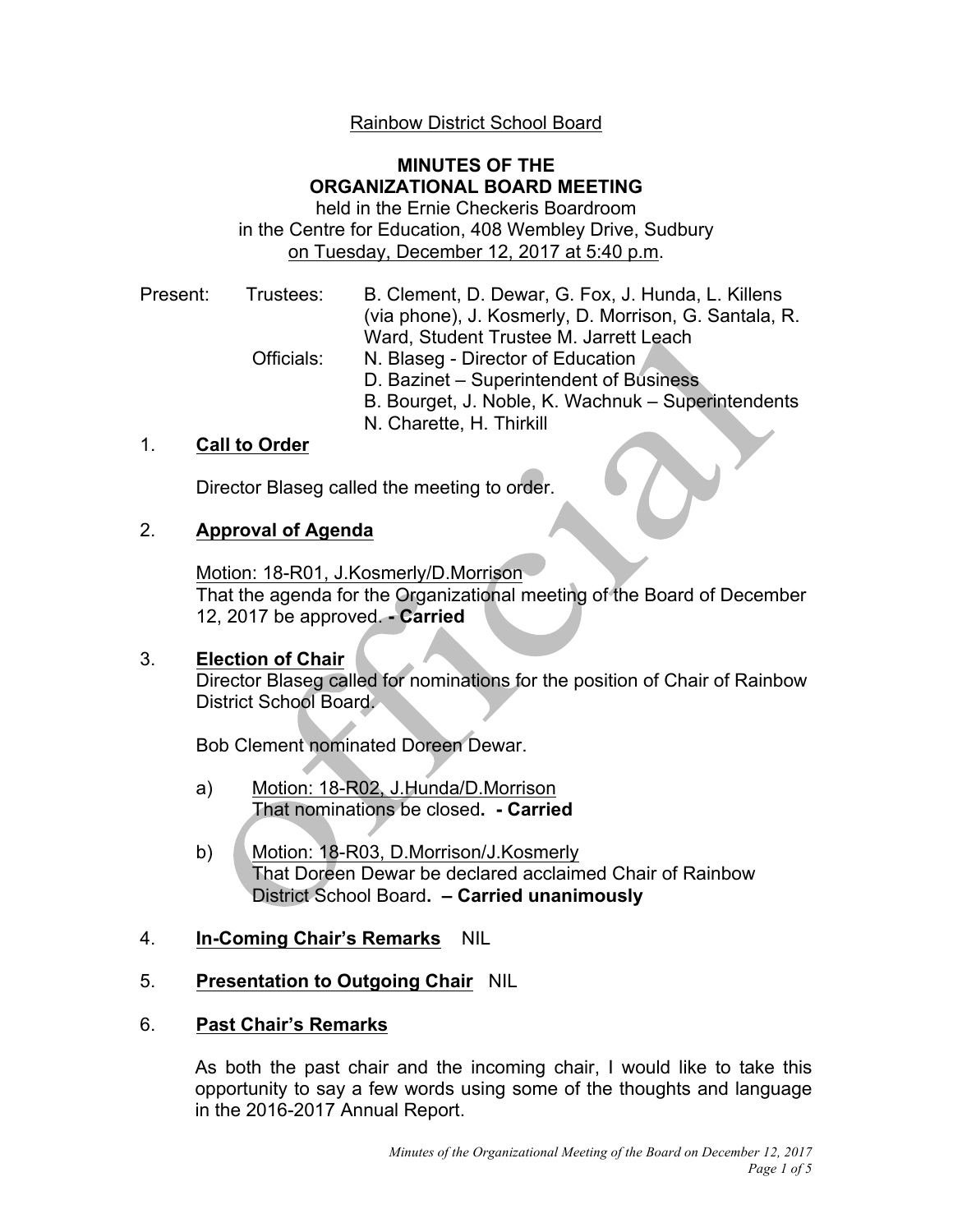The vision of the RDSB is worthy of our continued support and dedication. "We are leaders in learning, inspiring success for all students by reaching minds and touching hearts".

 In Rainbow Schools throughout Sudbury, Espanola, Manitoulin Island and Shining Tree our priorities are clearly articulated in a document called Strategic Directions 2016-2020. The budget provides the financial framework to ensure our priorities are met at the school and system levels.

 Our Board reaches minds by providing authentic and engaging learning opportunities, by setting high expectations and by creating excitement for learning. We support students to enable them to reach their potential, foster 21<sup>st</sup> century skills and competencies, and deepen literacy and numeracy skills.

 In touching hearts, we nurture physical, mental, social and emotional well- being; we forge strong relationships and build resiliency; we honour diversity and enhance cultural understanding; we value student, staff, parent/guardian and community voices; and we celebrate student, staff, school and system success.

 Once again, this school year is filled with magical and memorable moments as our students, guided by staff and supported by parents/ guardians and the community, engage in exciting learning opportunities for students from Kindergarten to Grade 12. While each story is unique on its own, as a whole they speak of passion, pride, promise and progress, the touchstones of a successful organization.

 It has been a privilege to serve with the dedicated trustees of the Rainbow Board and on your behalf, I would like to thank our educators, administrators and support staff, on the frontlines and behind the scenes, for nurturing student success. I would also like to thank our many partners in education for supporting Rainbow Schools.

 Most importantly, I congratulate the students who, through their ongoing success and personal achievement, continue to bring us honour and joy.

 In closing, thank you for your support in the past and I look forward to working with you toward continued student success in the future.

## 7. **Election of Vice-Chair**

Ruth Ward nominated Dena Morrison for the position of Vice-Chair.

- a) Motion: 18-R04, B.Clement/J.Hunda That nominations be closed. **- Carried**
- b) Motion: 18-R05, J.Hunda/R.Ward That Dena Morrison be declared acclaimed Vice-Chair of Rainbow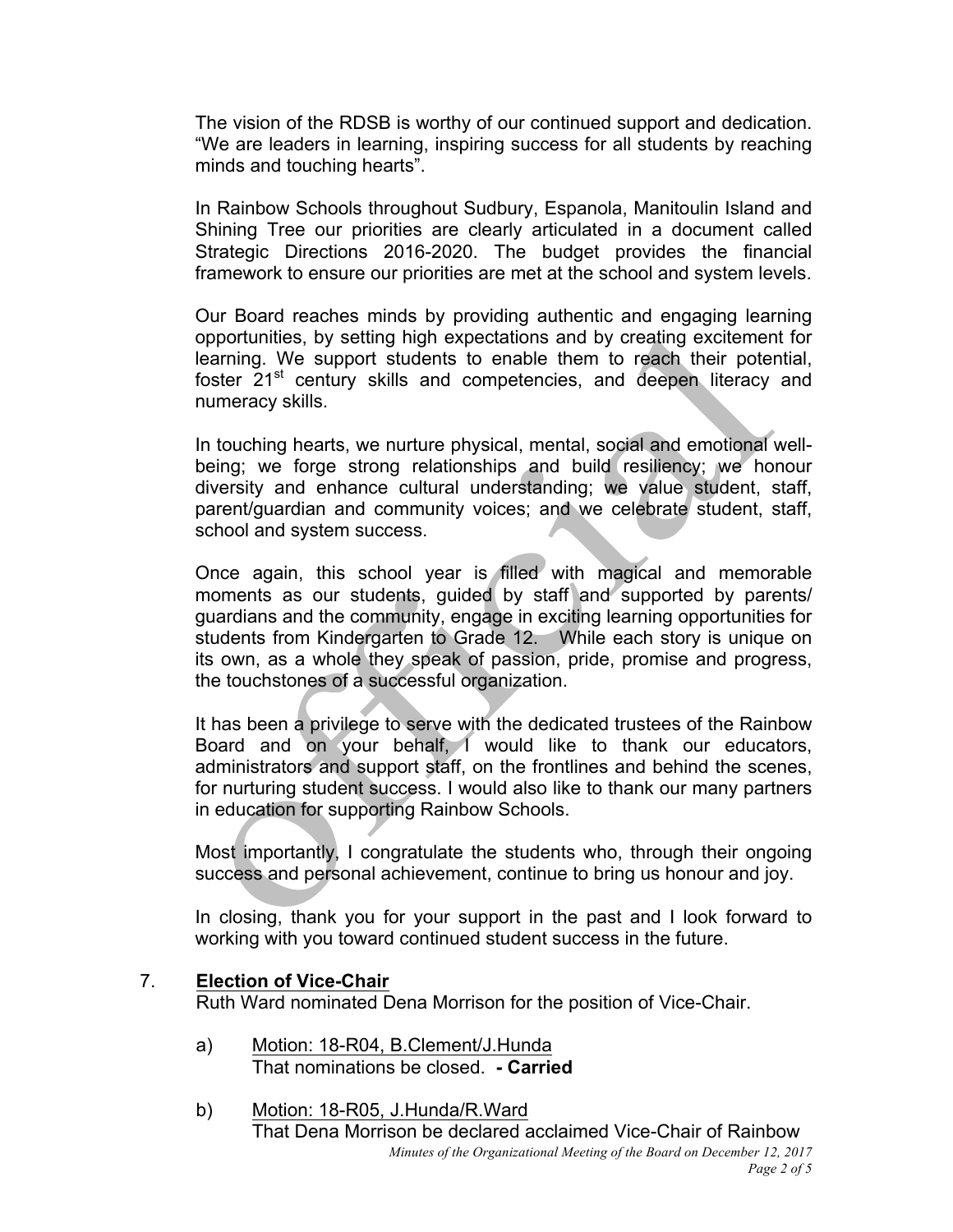### District School Board. **– Carried unanimously**

### 8. **Membership on Standing Board Committees**

### Motion: 18-R06, D.Morrison/J.Hunda

 to four (4) trustees. **– Carried**  That the membership on the Labour Relations Committees be increased

#### Motion: 18-R07, D.Morrison/G.Santala

 year 2018. **– Carried**  That the membership on Standing Board Committees be approved for the

### **Accessibility Planning Committee**

Trustee Judy Kosmerly

#### **Audit Committee** (year 4 of 4)

Trustee Judy Hunda Trustee Dena Morrison Trustee Ruth Ward

#### **Environmental Education Committee**

Trustee Gord Santala Student Trustee Madeleine Leach Jarrett

### **Equity and Inclusive Education Committee**

Trustee Bob Clement Trustee Judy Kosmerly  $\overline{\phantom{a}}$ Trustee Gord Santala ł

### **First Nations Advisory Committee**

Trustee Bob Clement Trustee Doreen Dewar Trustee Grace Fox

### **Labour Relations Committee**

Trustee Bob Clement Trustee Judy Hunda Trustee Dena Morrison Trustee Ruth Ward

#### **Parent Involvement Committee**

Trustee Grace Fox Trustee Ruth Ward

### **School Year Structure Committee**

Trustee Bob Clement Trustee Dena Morrison Student Trustee Madeleine Leach Jarrett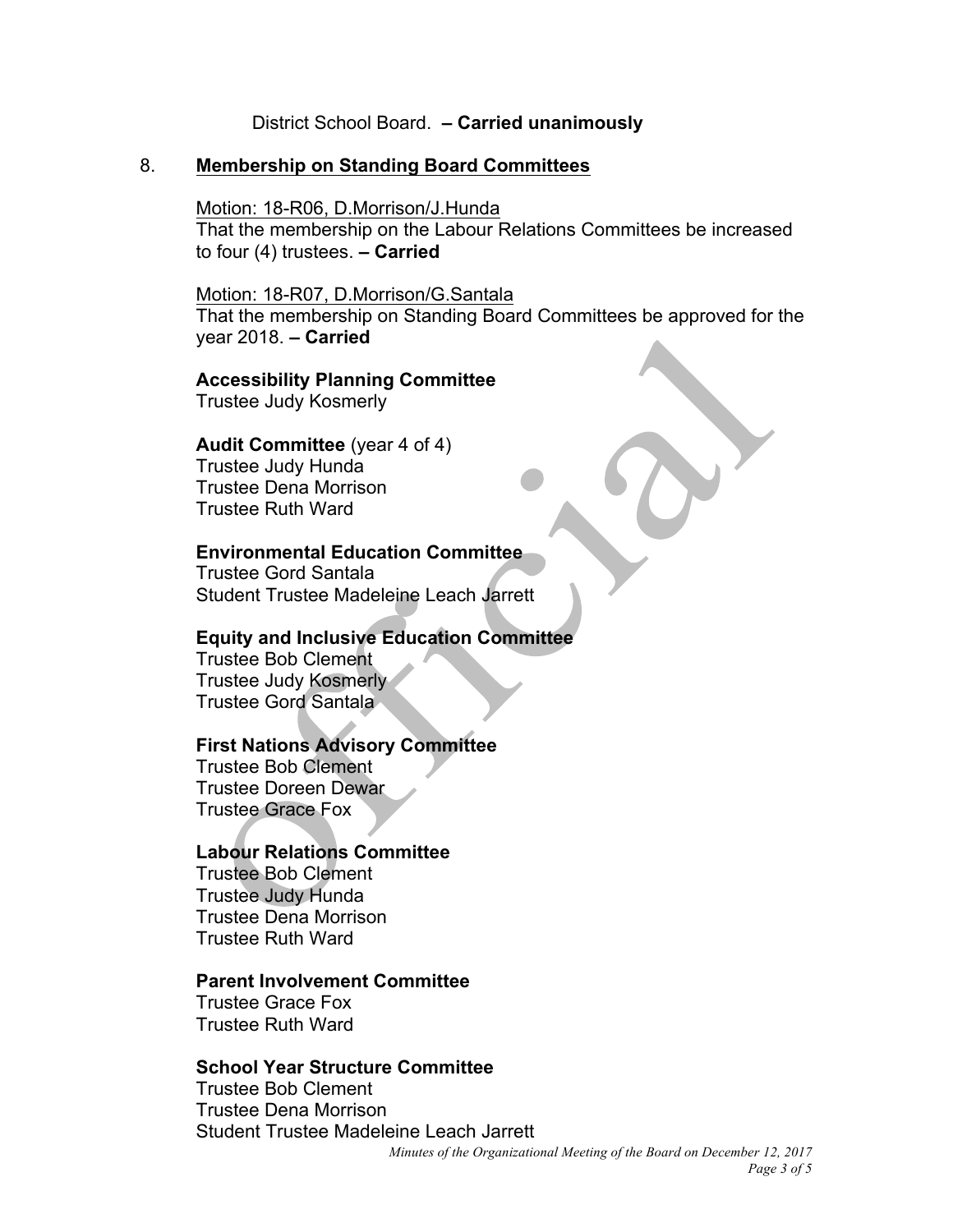## **Special Education Advisory Committee (SEAC)**

Trustee Bob Clement Trustee Judy Kosmerly Trustee Grace Fox (alternate) Trustee Dena Morrison (alternate)

## **Strategic Planning Committee**

Trustee Bob Clement Trustee Doreen Dewar Trustee Grace Fox Trustee Judy Hunda Trustee Larry Killens Trustee Judy Kosmerly Trustee Dena Morrison Trustee Gord Santala Trustee Ruth Ward

## **Student Senate**

Trustee Bob Clement Trustee Judy Hunda Student Trustee Madeleine Leach Jarrett

# 9. **OPSBA (Ontario Public School Boards' Association)**

### a) *Delegate*

Dena Morrison nominated Bob Clement.

- 1. Motion: 18-R08, J.Hunda/J.Kosmerly That nominations be closed. **- Carried**
- That Bob Clement be declared acclaimed Rainbow District School Board's voting delegate to the Ontario Public School Board's Association. **- Carried**  2. Motion: 18-R09, D.Morrison/J.Kosmerly

## b) *Alternate*

Bob Clement nominated Judy Kosmerly.

- 1. Motion: 18-R10, D.Morrison/J.Kosmerly That nominations be closed**. - Carried**
- That Judy Kosmerly be declared acclaimed Rainbow District School Board's voting alternate to the Ontario School Boards' Association.  **- Carried**  2. Motion: 18-R11, B.Clement/J.Hunda